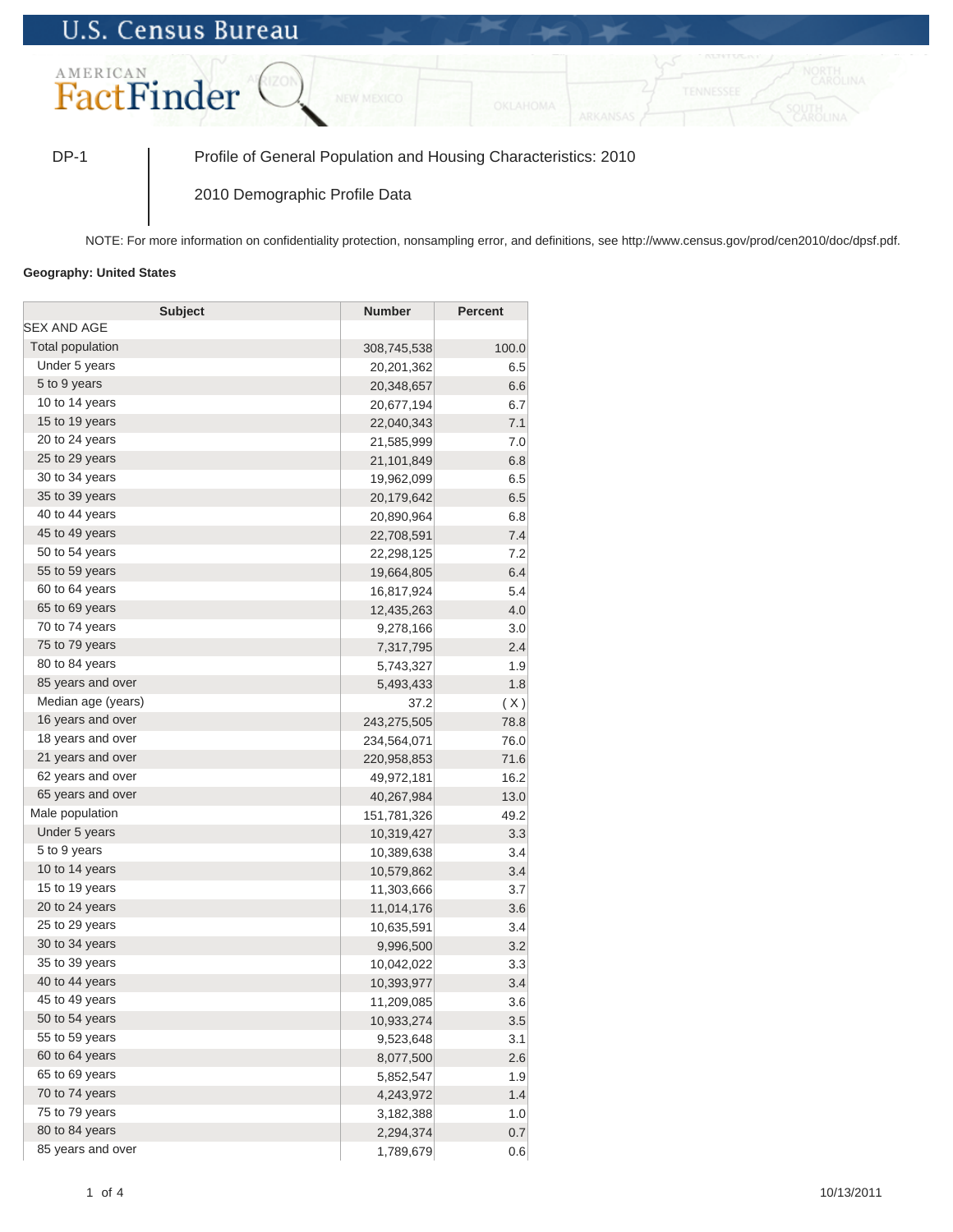| <b>Subject</b>                                                             | <b>Number</b> | <b>Percent</b> |
|----------------------------------------------------------------------------|---------------|----------------|
| Median age (years)                                                         | 35.8          | (X)            |
| 16 years and over                                                          | 118,315,377   | 38.3           |
| 18 years and over                                                          | 113,836,190   | 36.9           |
| 21 years and over                                                          | 106,880,414   | 34.6           |
| 62 years and over                                                          | 22,015,876    | 7.1            |
| 65 years and over                                                          | 17,362,960    | 5.6            |
| Female population                                                          | 156,964,212   | 50.8           |
| Under 5 years                                                              | 9,881,935     | 3.2            |
| 5 to 9 years                                                               | 9,959,019     | 3.2            |
| 10 to 14 years                                                             | 10,097,332    | 3.3            |
| 15 to 19 years                                                             | 10,736,677    | 3.5            |
| 20 to 24 years                                                             | 10,571,823    | 3.4            |
| 25 to 29 years                                                             | 10,466,258    | 3.4            |
| 30 to 34 years                                                             | 9,965,599     | 3.2            |
| 35 to 39 years                                                             | 10,137,620    | 3.3            |
| 40 to 44 years                                                             | 10,496,987    | 3.4            |
| 45 to 49 years                                                             | 11,499,506    | 3.7            |
| 50 to 54 years                                                             | 11,364,851    | 3.7            |
| 55 to 59 years                                                             | 10,141,157    | 3.3            |
| 60 to 64 years                                                             | 8,740,424     | 2.8            |
| 65 to 69 years                                                             | 6,582,716     | 2.1            |
| 70 to 74 years                                                             | 5,034,194     | 1.6            |
| 75 to 79 years                                                             | 4,135,407     | 1.3            |
| 80 to 84 years                                                             | 3,448,953     | 1.1            |
| 85 years and over                                                          | 3,703,754     | 1.2            |
| Median age (years)                                                         | 38.5          | (X)            |
| 16 years and over                                                          | 124,960,128   | 40.5           |
| 18 years and over                                                          | 120,727,881   | 39.1           |
| 21 years and over                                                          | 114,078,439   | 36.9           |
| 62 years and over                                                          | 27,956,305    | 9.1            |
| 65 years and over                                                          | 22,905,024    | 7.4            |
| <b>RACE</b>                                                                |               |                |
| <b>Total population</b>                                                    | 308,745,538   | 100.0          |
| One Race                                                                   | 299,736,465   | 97.1           |
| White                                                                      | 223,553,265   | 72.4           |
| <b>Black or African American</b>                                           | 38,929,319    | 12.6           |
| American Indian and Alaska Native                                          | 2,932,248     | 0.9            |
| Asian                                                                      | 14,674,252    | 4.8            |
| Asian Indian                                                               | 2,843,391     | 0.9            |
| Chinese                                                                    | 3,347,229     | 1.1            |
| Filipino                                                                   | 2,555,923     | 0.8            |
| Japanese                                                                   | 763,325       | 0.2            |
| Korean                                                                     | 1,423,784     | 0.5            |
| Vietnamese                                                                 | 1,548,449     | 0.5            |
| Other Asian [1]                                                            | 2,192,151     | 0.7            |
| Native Hawaiian and Other Pacific Islander                                 | 540,013       | 0.2            |
| Native Hawaiian                                                            | 156,146       | 0.1            |
| Guamanian or Chamorro                                                      | 88,310        | 0.0            |
| Samoan                                                                     | 109,637       | 0.0            |
| Other Pacific Islander [2]                                                 | 185,920       | 0.1            |
| Some Other Race                                                            | 19,107,368    | 6.2            |
| Two or More Races                                                          | 9,009,073     | 2.9            |
| White; American Indian and Alaska Native [3]                               | 1,432,309     | 0.5            |
| White; Asian [3]                                                           | 1,623,234     | 0.5            |
| White; Black or African American [3]                                       | 1,834,212     | 0.6            |
| White; Some Other Race [3]                                                 | 1,740,924     | 0.6            |
| Race alone or in combination with one or more other<br>races: [4]<br>White |               |                |
| <b>Black or African American</b>                                           | 231,040,398   | 74.8           |
| American Indian and Alaska Native                                          | 42,020,743    | 13.6           |
|                                                                            | 5,220,579     | 1.7            |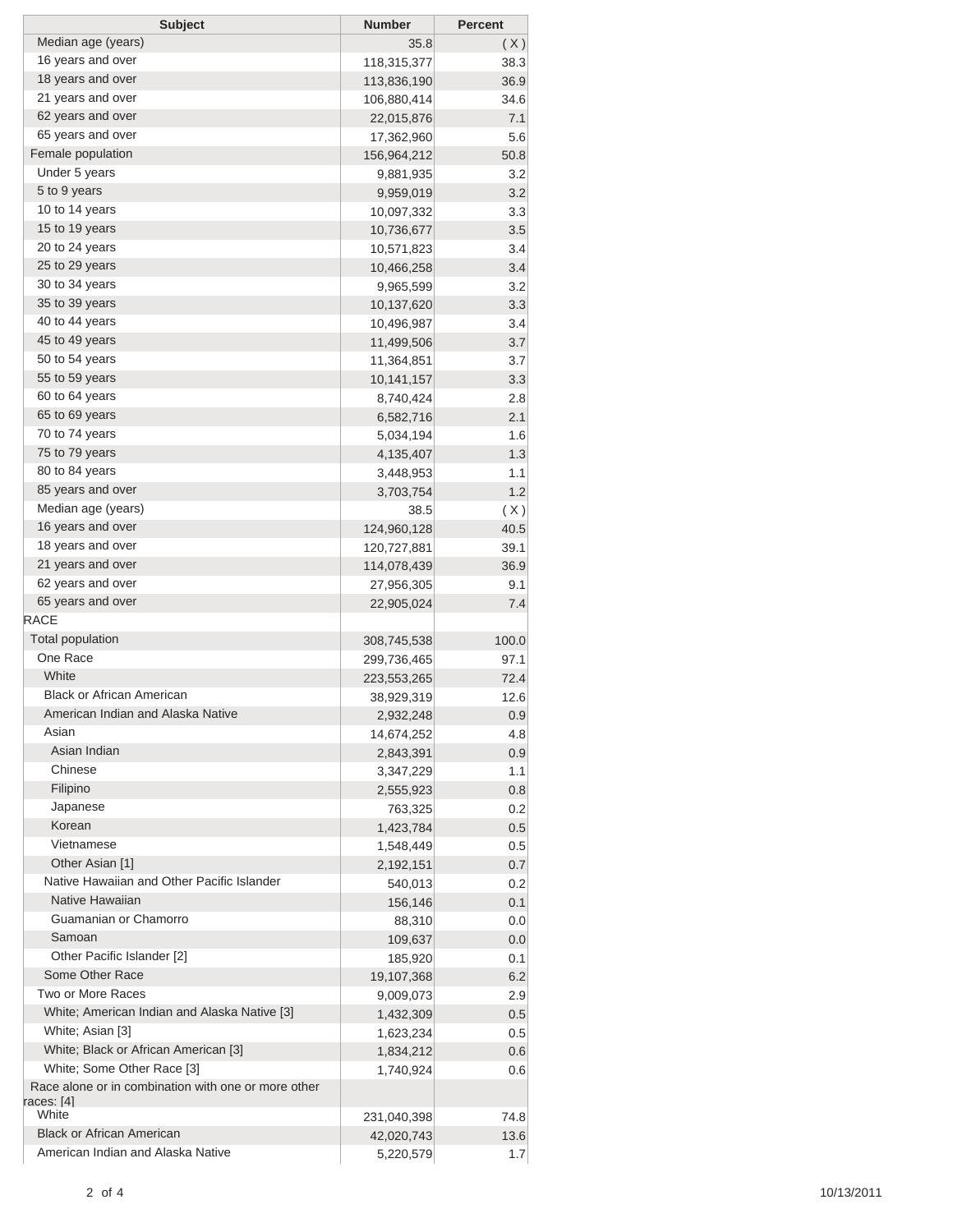| Native Hawaiian and Other Pacific Islander<br>0.4<br>1,225,195<br>Some Other Race<br>21,748,084<br>7.0<br><b>HISPANIC OR LATINO</b><br>Total population<br>100.0<br>308,745,538<br>Hispanic or Latino (of any race)<br>16.3<br>50,477,594<br>Mexican<br>10.3<br>31,798,258<br>Puerto Rican<br>1.5<br>4,623,716<br>Cuban<br>1,785,547<br>0.6<br>Other Hispanic or Latino [5]<br>4.0<br>12,270,073<br>Not Hispanic or Latino<br>258,267,944<br>83.7<br>HISPANIC OR LATINO AND RACE<br>Total population<br>100.0<br>308,745,538<br>Hispanic or Latino<br>16.3<br>50,477,594<br>White alone<br>8.7<br>26,735,713<br>Black or African American alone<br>0.4<br>1,243,471<br>American Indian and Alaska Native alone<br>0.2<br>685,150<br>Asian alone<br>0.1<br>209,128<br>Native Hawaiian and Other Pacific Islander alone<br>0.0<br>58,437<br>Some Other Race alone<br>6.0<br>18,503,103<br>Two or More Races<br>1.0<br>3,042,592<br>Not Hispanic or Latino<br>83.7<br>258,267,944<br>White alone<br>63.7<br>196,817,552<br><b>Black or African American alone</b><br>12.2<br>37,685,848<br>American Indian and Alaska Native alone<br>0.7<br>2,247,098<br>Asian alone<br>4.7<br>14,465,124<br>Native Hawaiian and Other Pacific Islander alone<br>0.2<br>481,576<br>Some Other Race alone<br>0.2<br>604,265<br>Two or More Races<br>1.9<br>5,966,481<br><b>RELATIONSHIP</b><br>Total population<br>100.0<br>308,745,538<br>In households<br>97.4<br>300,758,215<br>Householder<br>37.8<br>116,716,292<br>Spouse [6]<br>18.3<br>56,510,377<br>Child<br>28.8<br>88,820,256<br>Own child under 18 years<br>64,778,147<br>21.0<br>Other relatives<br>20,411,239<br>6.6<br>Under 18 years<br>2.5<br>7,779,796<br>65 years and over<br>1.0<br>2,941,638<br><b>Nonrelatives</b><br>5.9<br>18,300,051<br>Under 18 years<br>0.4<br>1,325,848<br>65 years and over<br>0.3<br>794,726<br>Unmarried partner<br>7,744,711<br>2.5<br>In group quarters<br>2.6<br>7,987,323<br>Institutionalized population<br>1.3<br>3,993,659<br>Male<br>0.9<br>2,716,877<br>Female<br>0.4<br>1,276,782<br>Noninstitutionalized population<br>1.3<br>3,993,664<br>Male<br>0.7<br>2,141,333<br>Female<br>1,852,331<br>0.6<br><b>HOUSEHOLDS BY TYPE</b><br><b>Total households</b><br>116,716,292<br>100.0<br>Family households (families) [7]<br>77,538,296<br>66.4<br>With own children under 18 years<br>34,743,604<br>29.8<br>Husband-wife family<br>48.4<br>56,510,377<br>With own children under 18 years<br>20.2<br>23,588,268<br>Male householder, no wife present<br>5.0<br>5,777,570<br>With own children under 18 years<br>2.4<br>2,789,424<br>Female householder, no husband present<br>15,250,349<br>13.1 | <b>Subject</b>                   | <b>Number</b> | <b>Percent</b> |
|--------------------------------------------------------------------------------------------------------------------------------------------------------------------------------------------------------------------------------------------------------------------------------------------------------------------------------------------------------------------------------------------------------------------------------------------------------------------------------------------------------------------------------------------------------------------------------------------------------------------------------------------------------------------------------------------------------------------------------------------------------------------------------------------------------------------------------------------------------------------------------------------------------------------------------------------------------------------------------------------------------------------------------------------------------------------------------------------------------------------------------------------------------------------------------------------------------------------------------------------------------------------------------------------------------------------------------------------------------------------------------------------------------------------------------------------------------------------------------------------------------------------------------------------------------------------------------------------------------------------------------------------------------------------------------------------------------------------------------------------------------------------------------------------------------------------------------------------------------------------------------------------------------------------------------------------------------------------------------------------------------------------------------------------------------------------------------------------------------------------------------------------------------------------------------------------------------------------------------------------------------------------------------------------------------------------------------------------------------------------------------------------------------------------------------------------------------------------------------------------------------------------------------------------------------------------------------------------------------------------------------------------------------------------------------------|----------------------------------|---------------|----------------|
|                                                                                                                                                                                                                                                                                                                                                                                                                                                                                                                                                                                                                                                                                                                                                                                                                                                                                                                                                                                                                                                                                                                                                                                                                                                                                                                                                                                                                                                                                                                                                                                                                                                                                                                                                                                                                                                                                                                                                                                                                                                                                                                                                                                                                                                                                                                                                                                                                                                                                                                                                                                                                                                                                      | Asian                            | 17,320,856    | 5.6            |
|                                                                                                                                                                                                                                                                                                                                                                                                                                                                                                                                                                                                                                                                                                                                                                                                                                                                                                                                                                                                                                                                                                                                                                                                                                                                                                                                                                                                                                                                                                                                                                                                                                                                                                                                                                                                                                                                                                                                                                                                                                                                                                                                                                                                                                                                                                                                                                                                                                                                                                                                                                                                                                                                                      |                                  |               |                |
|                                                                                                                                                                                                                                                                                                                                                                                                                                                                                                                                                                                                                                                                                                                                                                                                                                                                                                                                                                                                                                                                                                                                                                                                                                                                                                                                                                                                                                                                                                                                                                                                                                                                                                                                                                                                                                                                                                                                                                                                                                                                                                                                                                                                                                                                                                                                                                                                                                                                                                                                                                                                                                                                                      |                                  |               |                |
|                                                                                                                                                                                                                                                                                                                                                                                                                                                                                                                                                                                                                                                                                                                                                                                                                                                                                                                                                                                                                                                                                                                                                                                                                                                                                                                                                                                                                                                                                                                                                                                                                                                                                                                                                                                                                                                                                                                                                                                                                                                                                                                                                                                                                                                                                                                                                                                                                                                                                                                                                                                                                                                                                      |                                  |               |                |
|                                                                                                                                                                                                                                                                                                                                                                                                                                                                                                                                                                                                                                                                                                                                                                                                                                                                                                                                                                                                                                                                                                                                                                                                                                                                                                                                                                                                                                                                                                                                                                                                                                                                                                                                                                                                                                                                                                                                                                                                                                                                                                                                                                                                                                                                                                                                                                                                                                                                                                                                                                                                                                                                                      |                                  |               |                |
|                                                                                                                                                                                                                                                                                                                                                                                                                                                                                                                                                                                                                                                                                                                                                                                                                                                                                                                                                                                                                                                                                                                                                                                                                                                                                                                                                                                                                                                                                                                                                                                                                                                                                                                                                                                                                                                                                                                                                                                                                                                                                                                                                                                                                                                                                                                                                                                                                                                                                                                                                                                                                                                                                      |                                  |               |                |
|                                                                                                                                                                                                                                                                                                                                                                                                                                                                                                                                                                                                                                                                                                                                                                                                                                                                                                                                                                                                                                                                                                                                                                                                                                                                                                                                                                                                                                                                                                                                                                                                                                                                                                                                                                                                                                                                                                                                                                                                                                                                                                                                                                                                                                                                                                                                                                                                                                                                                                                                                                                                                                                                                      |                                  |               |                |
|                                                                                                                                                                                                                                                                                                                                                                                                                                                                                                                                                                                                                                                                                                                                                                                                                                                                                                                                                                                                                                                                                                                                                                                                                                                                                                                                                                                                                                                                                                                                                                                                                                                                                                                                                                                                                                                                                                                                                                                                                                                                                                                                                                                                                                                                                                                                                                                                                                                                                                                                                                                                                                                                                      |                                  |               |                |
|                                                                                                                                                                                                                                                                                                                                                                                                                                                                                                                                                                                                                                                                                                                                                                                                                                                                                                                                                                                                                                                                                                                                                                                                                                                                                                                                                                                                                                                                                                                                                                                                                                                                                                                                                                                                                                                                                                                                                                                                                                                                                                                                                                                                                                                                                                                                                                                                                                                                                                                                                                                                                                                                                      |                                  |               |                |
|                                                                                                                                                                                                                                                                                                                                                                                                                                                                                                                                                                                                                                                                                                                                                                                                                                                                                                                                                                                                                                                                                                                                                                                                                                                                                                                                                                                                                                                                                                                                                                                                                                                                                                                                                                                                                                                                                                                                                                                                                                                                                                                                                                                                                                                                                                                                                                                                                                                                                                                                                                                                                                                                                      |                                  |               |                |
|                                                                                                                                                                                                                                                                                                                                                                                                                                                                                                                                                                                                                                                                                                                                                                                                                                                                                                                                                                                                                                                                                                                                                                                                                                                                                                                                                                                                                                                                                                                                                                                                                                                                                                                                                                                                                                                                                                                                                                                                                                                                                                                                                                                                                                                                                                                                                                                                                                                                                                                                                                                                                                                                                      |                                  |               |                |
|                                                                                                                                                                                                                                                                                                                                                                                                                                                                                                                                                                                                                                                                                                                                                                                                                                                                                                                                                                                                                                                                                                                                                                                                                                                                                                                                                                                                                                                                                                                                                                                                                                                                                                                                                                                                                                                                                                                                                                                                                                                                                                                                                                                                                                                                                                                                                                                                                                                                                                                                                                                                                                                                                      |                                  |               |                |
|                                                                                                                                                                                                                                                                                                                                                                                                                                                                                                                                                                                                                                                                                                                                                                                                                                                                                                                                                                                                                                                                                                                                                                                                                                                                                                                                                                                                                                                                                                                                                                                                                                                                                                                                                                                                                                                                                                                                                                                                                                                                                                                                                                                                                                                                                                                                                                                                                                                                                                                                                                                                                                                                                      |                                  |               |                |
|                                                                                                                                                                                                                                                                                                                                                                                                                                                                                                                                                                                                                                                                                                                                                                                                                                                                                                                                                                                                                                                                                                                                                                                                                                                                                                                                                                                                                                                                                                                                                                                                                                                                                                                                                                                                                                                                                                                                                                                                                                                                                                                                                                                                                                                                                                                                                                                                                                                                                                                                                                                                                                                                                      |                                  |               |                |
|                                                                                                                                                                                                                                                                                                                                                                                                                                                                                                                                                                                                                                                                                                                                                                                                                                                                                                                                                                                                                                                                                                                                                                                                                                                                                                                                                                                                                                                                                                                                                                                                                                                                                                                                                                                                                                                                                                                                                                                                                                                                                                                                                                                                                                                                                                                                                                                                                                                                                                                                                                                                                                                                                      |                                  |               |                |
|                                                                                                                                                                                                                                                                                                                                                                                                                                                                                                                                                                                                                                                                                                                                                                                                                                                                                                                                                                                                                                                                                                                                                                                                                                                                                                                                                                                                                                                                                                                                                                                                                                                                                                                                                                                                                                                                                                                                                                                                                                                                                                                                                                                                                                                                                                                                                                                                                                                                                                                                                                                                                                                                                      |                                  |               |                |
|                                                                                                                                                                                                                                                                                                                                                                                                                                                                                                                                                                                                                                                                                                                                                                                                                                                                                                                                                                                                                                                                                                                                                                                                                                                                                                                                                                                                                                                                                                                                                                                                                                                                                                                                                                                                                                                                                                                                                                                                                                                                                                                                                                                                                                                                                                                                                                                                                                                                                                                                                                                                                                                                                      |                                  |               |                |
|                                                                                                                                                                                                                                                                                                                                                                                                                                                                                                                                                                                                                                                                                                                                                                                                                                                                                                                                                                                                                                                                                                                                                                                                                                                                                                                                                                                                                                                                                                                                                                                                                                                                                                                                                                                                                                                                                                                                                                                                                                                                                                                                                                                                                                                                                                                                                                                                                                                                                                                                                                                                                                                                                      |                                  |               |                |
|                                                                                                                                                                                                                                                                                                                                                                                                                                                                                                                                                                                                                                                                                                                                                                                                                                                                                                                                                                                                                                                                                                                                                                                                                                                                                                                                                                                                                                                                                                                                                                                                                                                                                                                                                                                                                                                                                                                                                                                                                                                                                                                                                                                                                                                                                                                                                                                                                                                                                                                                                                                                                                                                                      |                                  |               |                |
|                                                                                                                                                                                                                                                                                                                                                                                                                                                                                                                                                                                                                                                                                                                                                                                                                                                                                                                                                                                                                                                                                                                                                                                                                                                                                                                                                                                                                                                                                                                                                                                                                                                                                                                                                                                                                                                                                                                                                                                                                                                                                                                                                                                                                                                                                                                                                                                                                                                                                                                                                                                                                                                                                      |                                  |               |                |
|                                                                                                                                                                                                                                                                                                                                                                                                                                                                                                                                                                                                                                                                                                                                                                                                                                                                                                                                                                                                                                                                                                                                                                                                                                                                                                                                                                                                                                                                                                                                                                                                                                                                                                                                                                                                                                                                                                                                                                                                                                                                                                                                                                                                                                                                                                                                                                                                                                                                                                                                                                                                                                                                                      |                                  |               |                |
|                                                                                                                                                                                                                                                                                                                                                                                                                                                                                                                                                                                                                                                                                                                                                                                                                                                                                                                                                                                                                                                                                                                                                                                                                                                                                                                                                                                                                                                                                                                                                                                                                                                                                                                                                                                                                                                                                                                                                                                                                                                                                                                                                                                                                                                                                                                                                                                                                                                                                                                                                                                                                                                                                      |                                  |               |                |
|                                                                                                                                                                                                                                                                                                                                                                                                                                                                                                                                                                                                                                                                                                                                                                                                                                                                                                                                                                                                                                                                                                                                                                                                                                                                                                                                                                                                                                                                                                                                                                                                                                                                                                                                                                                                                                                                                                                                                                                                                                                                                                                                                                                                                                                                                                                                                                                                                                                                                                                                                                                                                                                                                      |                                  |               |                |
|                                                                                                                                                                                                                                                                                                                                                                                                                                                                                                                                                                                                                                                                                                                                                                                                                                                                                                                                                                                                                                                                                                                                                                                                                                                                                                                                                                                                                                                                                                                                                                                                                                                                                                                                                                                                                                                                                                                                                                                                                                                                                                                                                                                                                                                                                                                                                                                                                                                                                                                                                                                                                                                                                      |                                  |               |                |
|                                                                                                                                                                                                                                                                                                                                                                                                                                                                                                                                                                                                                                                                                                                                                                                                                                                                                                                                                                                                                                                                                                                                                                                                                                                                                                                                                                                                                                                                                                                                                                                                                                                                                                                                                                                                                                                                                                                                                                                                                                                                                                                                                                                                                                                                                                                                                                                                                                                                                                                                                                                                                                                                                      |                                  |               |                |
|                                                                                                                                                                                                                                                                                                                                                                                                                                                                                                                                                                                                                                                                                                                                                                                                                                                                                                                                                                                                                                                                                                                                                                                                                                                                                                                                                                                                                                                                                                                                                                                                                                                                                                                                                                                                                                                                                                                                                                                                                                                                                                                                                                                                                                                                                                                                                                                                                                                                                                                                                                                                                                                                                      |                                  |               |                |
|                                                                                                                                                                                                                                                                                                                                                                                                                                                                                                                                                                                                                                                                                                                                                                                                                                                                                                                                                                                                                                                                                                                                                                                                                                                                                                                                                                                                                                                                                                                                                                                                                                                                                                                                                                                                                                                                                                                                                                                                                                                                                                                                                                                                                                                                                                                                                                                                                                                                                                                                                                                                                                                                                      |                                  |               |                |
|                                                                                                                                                                                                                                                                                                                                                                                                                                                                                                                                                                                                                                                                                                                                                                                                                                                                                                                                                                                                                                                                                                                                                                                                                                                                                                                                                                                                                                                                                                                                                                                                                                                                                                                                                                                                                                                                                                                                                                                                                                                                                                                                                                                                                                                                                                                                                                                                                                                                                                                                                                                                                                                                                      |                                  |               |                |
|                                                                                                                                                                                                                                                                                                                                                                                                                                                                                                                                                                                                                                                                                                                                                                                                                                                                                                                                                                                                                                                                                                                                                                                                                                                                                                                                                                                                                                                                                                                                                                                                                                                                                                                                                                                                                                                                                                                                                                                                                                                                                                                                                                                                                                                                                                                                                                                                                                                                                                                                                                                                                                                                                      |                                  |               |                |
|                                                                                                                                                                                                                                                                                                                                                                                                                                                                                                                                                                                                                                                                                                                                                                                                                                                                                                                                                                                                                                                                                                                                                                                                                                                                                                                                                                                                                                                                                                                                                                                                                                                                                                                                                                                                                                                                                                                                                                                                                                                                                                                                                                                                                                                                                                                                                                                                                                                                                                                                                                                                                                                                                      |                                  |               |                |
|                                                                                                                                                                                                                                                                                                                                                                                                                                                                                                                                                                                                                                                                                                                                                                                                                                                                                                                                                                                                                                                                                                                                                                                                                                                                                                                                                                                                                                                                                                                                                                                                                                                                                                                                                                                                                                                                                                                                                                                                                                                                                                                                                                                                                                                                                                                                                                                                                                                                                                                                                                                                                                                                                      |                                  |               |                |
|                                                                                                                                                                                                                                                                                                                                                                                                                                                                                                                                                                                                                                                                                                                                                                                                                                                                                                                                                                                                                                                                                                                                                                                                                                                                                                                                                                                                                                                                                                                                                                                                                                                                                                                                                                                                                                                                                                                                                                                                                                                                                                                                                                                                                                                                                                                                                                                                                                                                                                                                                                                                                                                                                      |                                  |               |                |
|                                                                                                                                                                                                                                                                                                                                                                                                                                                                                                                                                                                                                                                                                                                                                                                                                                                                                                                                                                                                                                                                                                                                                                                                                                                                                                                                                                                                                                                                                                                                                                                                                                                                                                                                                                                                                                                                                                                                                                                                                                                                                                                                                                                                                                                                                                                                                                                                                                                                                                                                                                                                                                                                                      |                                  |               |                |
|                                                                                                                                                                                                                                                                                                                                                                                                                                                                                                                                                                                                                                                                                                                                                                                                                                                                                                                                                                                                                                                                                                                                                                                                                                                                                                                                                                                                                                                                                                                                                                                                                                                                                                                                                                                                                                                                                                                                                                                                                                                                                                                                                                                                                                                                                                                                                                                                                                                                                                                                                                                                                                                                                      |                                  |               |                |
|                                                                                                                                                                                                                                                                                                                                                                                                                                                                                                                                                                                                                                                                                                                                                                                                                                                                                                                                                                                                                                                                                                                                                                                                                                                                                                                                                                                                                                                                                                                                                                                                                                                                                                                                                                                                                                                                                                                                                                                                                                                                                                                                                                                                                                                                                                                                                                                                                                                                                                                                                                                                                                                                                      |                                  |               |                |
|                                                                                                                                                                                                                                                                                                                                                                                                                                                                                                                                                                                                                                                                                                                                                                                                                                                                                                                                                                                                                                                                                                                                                                                                                                                                                                                                                                                                                                                                                                                                                                                                                                                                                                                                                                                                                                                                                                                                                                                                                                                                                                                                                                                                                                                                                                                                                                                                                                                                                                                                                                                                                                                                                      |                                  |               |                |
|                                                                                                                                                                                                                                                                                                                                                                                                                                                                                                                                                                                                                                                                                                                                                                                                                                                                                                                                                                                                                                                                                                                                                                                                                                                                                                                                                                                                                                                                                                                                                                                                                                                                                                                                                                                                                                                                                                                                                                                                                                                                                                                                                                                                                                                                                                                                                                                                                                                                                                                                                                                                                                                                                      |                                  |               |                |
|                                                                                                                                                                                                                                                                                                                                                                                                                                                                                                                                                                                                                                                                                                                                                                                                                                                                                                                                                                                                                                                                                                                                                                                                                                                                                                                                                                                                                                                                                                                                                                                                                                                                                                                                                                                                                                                                                                                                                                                                                                                                                                                                                                                                                                                                                                                                                                                                                                                                                                                                                                                                                                                                                      |                                  |               |                |
|                                                                                                                                                                                                                                                                                                                                                                                                                                                                                                                                                                                                                                                                                                                                                                                                                                                                                                                                                                                                                                                                                                                                                                                                                                                                                                                                                                                                                                                                                                                                                                                                                                                                                                                                                                                                                                                                                                                                                                                                                                                                                                                                                                                                                                                                                                                                                                                                                                                                                                                                                                                                                                                                                      |                                  |               |                |
|                                                                                                                                                                                                                                                                                                                                                                                                                                                                                                                                                                                                                                                                                                                                                                                                                                                                                                                                                                                                                                                                                                                                                                                                                                                                                                                                                                                                                                                                                                                                                                                                                                                                                                                                                                                                                                                                                                                                                                                                                                                                                                                                                                                                                                                                                                                                                                                                                                                                                                                                                                                                                                                                                      |                                  |               |                |
|                                                                                                                                                                                                                                                                                                                                                                                                                                                                                                                                                                                                                                                                                                                                                                                                                                                                                                                                                                                                                                                                                                                                                                                                                                                                                                                                                                                                                                                                                                                                                                                                                                                                                                                                                                                                                                                                                                                                                                                                                                                                                                                                                                                                                                                                                                                                                                                                                                                                                                                                                                                                                                                                                      |                                  |               |                |
|                                                                                                                                                                                                                                                                                                                                                                                                                                                                                                                                                                                                                                                                                                                                                                                                                                                                                                                                                                                                                                                                                                                                                                                                                                                                                                                                                                                                                                                                                                                                                                                                                                                                                                                                                                                                                                                                                                                                                                                                                                                                                                                                                                                                                                                                                                                                                                                                                                                                                                                                                                                                                                                                                      |                                  |               |                |
|                                                                                                                                                                                                                                                                                                                                                                                                                                                                                                                                                                                                                                                                                                                                                                                                                                                                                                                                                                                                                                                                                                                                                                                                                                                                                                                                                                                                                                                                                                                                                                                                                                                                                                                                                                                                                                                                                                                                                                                                                                                                                                                                                                                                                                                                                                                                                                                                                                                                                                                                                                                                                                                                                      |                                  |               |                |
|                                                                                                                                                                                                                                                                                                                                                                                                                                                                                                                                                                                                                                                                                                                                                                                                                                                                                                                                                                                                                                                                                                                                                                                                                                                                                                                                                                                                                                                                                                                                                                                                                                                                                                                                                                                                                                                                                                                                                                                                                                                                                                                                                                                                                                                                                                                                                                                                                                                                                                                                                                                                                                                                                      |                                  |               |                |
|                                                                                                                                                                                                                                                                                                                                                                                                                                                                                                                                                                                                                                                                                                                                                                                                                                                                                                                                                                                                                                                                                                                                                                                                                                                                                                                                                                                                                                                                                                                                                                                                                                                                                                                                                                                                                                                                                                                                                                                                                                                                                                                                                                                                                                                                                                                                                                                                                                                                                                                                                                                                                                                                                      |                                  |               |                |
|                                                                                                                                                                                                                                                                                                                                                                                                                                                                                                                                                                                                                                                                                                                                                                                                                                                                                                                                                                                                                                                                                                                                                                                                                                                                                                                                                                                                                                                                                                                                                                                                                                                                                                                                                                                                                                                                                                                                                                                                                                                                                                                                                                                                                                                                                                                                                                                                                                                                                                                                                                                                                                                                                      |                                  |               |                |
|                                                                                                                                                                                                                                                                                                                                                                                                                                                                                                                                                                                                                                                                                                                                                                                                                                                                                                                                                                                                                                                                                                                                                                                                                                                                                                                                                                                                                                                                                                                                                                                                                                                                                                                                                                                                                                                                                                                                                                                                                                                                                                                                                                                                                                                                                                                                                                                                                                                                                                                                                                                                                                                                                      |                                  |               |                |
|                                                                                                                                                                                                                                                                                                                                                                                                                                                                                                                                                                                                                                                                                                                                                                                                                                                                                                                                                                                                                                                                                                                                                                                                                                                                                                                                                                                                                                                                                                                                                                                                                                                                                                                                                                                                                                                                                                                                                                                                                                                                                                                                                                                                                                                                                                                                                                                                                                                                                                                                                                                                                                                                                      |                                  |               |                |
|                                                                                                                                                                                                                                                                                                                                                                                                                                                                                                                                                                                                                                                                                                                                                                                                                                                                                                                                                                                                                                                                                                                                                                                                                                                                                                                                                                                                                                                                                                                                                                                                                                                                                                                                                                                                                                                                                                                                                                                                                                                                                                                                                                                                                                                                                                                                                                                                                                                                                                                                                                                                                                                                                      |                                  |               |                |
|                                                                                                                                                                                                                                                                                                                                                                                                                                                                                                                                                                                                                                                                                                                                                                                                                                                                                                                                                                                                                                                                                                                                                                                                                                                                                                                                                                                                                                                                                                                                                                                                                                                                                                                                                                                                                                                                                                                                                                                                                                                                                                                                                                                                                                                                                                                                                                                                                                                                                                                                                                                                                                                                                      |                                  |               |                |
|                                                                                                                                                                                                                                                                                                                                                                                                                                                                                                                                                                                                                                                                                                                                                                                                                                                                                                                                                                                                                                                                                                                                                                                                                                                                                                                                                                                                                                                                                                                                                                                                                                                                                                                                                                                                                                                                                                                                                                                                                                                                                                                                                                                                                                                                                                                                                                                                                                                                                                                                                                                                                                                                                      |                                  |               |                |
|                                                                                                                                                                                                                                                                                                                                                                                                                                                                                                                                                                                                                                                                                                                                                                                                                                                                                                                                                                                                                                                                                                                                                                                                                                                                                                                                                                                                                                                                                                                                                                                                                                                                                                                                                                                                                                                                                                                                                                                                                                                                                                                                                                                                                                                                                                                                                                                                                                                                                                                                                                                                                                                                                      |                                  |               |                |
|                                                                                                                                                                                                                                                                                                                                                                                                                                                                                                                                                                                                                                                                                                                                                                                                                                                                                                                                                                                                                                                                                                                                                                                                                                                                                                                                                                                                                                                                                                                                                                                                                                                                                                                                                                                                                                                                                                                                                                                                                                                                                                                                                                                                                                                                                                                                                                                                                                                                                                                                                                                                                                                                                      |                                  |               |                |
|                                                                                                                                                                                                                                                                                                                                                                                                                                                                                                                                                                                                                                                                                                                                                                                                                                                                                                                                                                                                                                                                                                                                                                                                                                                                                                                                                                                                                                                                                                                                                                                                                                                                                                                                                                                                                                                                                                                                                                                                                                                                                                                                                                                                                                                                                                                                                                                                                                                                                                                                                                                                                                                                                      |                                  |               |                |
|                                                                                                                                                                                                                                                                                                                                                                                                                                                                                                                                                                                                                                                                                                                                                                                                                                                                                                                                                                                                                                                                                                                                                                                                                                                                                                                                                                                                                                                                                                                                                                                                                                                                                                                                                                                                                                                                                                                                                                                                                                                                                                                                                                                                                                                                                                                                                                                                                                                                                                                                                                                                                                                                                      |                                  |               |                |
|                                                                                                                                                                                                                                                                                                                                                                                                                                                                                                                                                                                                                                                                                                                                                                                                                                                                                                                                                                                                                                                                                                                                                                                                                                                                                                                                                                                                                                                                                                                                                                                                                                                                                                                                                                                                                                                                                                                                                                                                                                                                                                                                                                                                                                                                                                                                                                                                                                                                                                                                                                                                                                                                                      |                                  |               |                |
|                                                                                                                                                                                                                                                                                                                                                                                                                                                                                                                                                                                                                                                                                                                                                                                                                                                                                                                                                                                                                                                                                                                                                                                                                                                                                                                                                                                                                                                                                                                                                                                                                                                                                                                                                                                                                                                                                                                                                                                                                                                                                                                                                                                                                                                                                                                                                                                                                                                                                                                                                                                                                                                                                      |                                  |               |                |
|                                                                                                                                                                                                                                                                                                                                                                                                                                                                                                                                                                                                                                                                                                                                                                                                                                                                                                                                                                                                                                                                                                                                                                                                                                                                                                                                                                                                                                                                                                                                                                                                                                                                                                                                                                                                                                                                                                                                                                                                                                                                                                                                                                                                                                                                                                                                                                                                                                                                                                                                                                                                                                                                                      | With own children under 18 years | 8,365,912     | 7.2            |